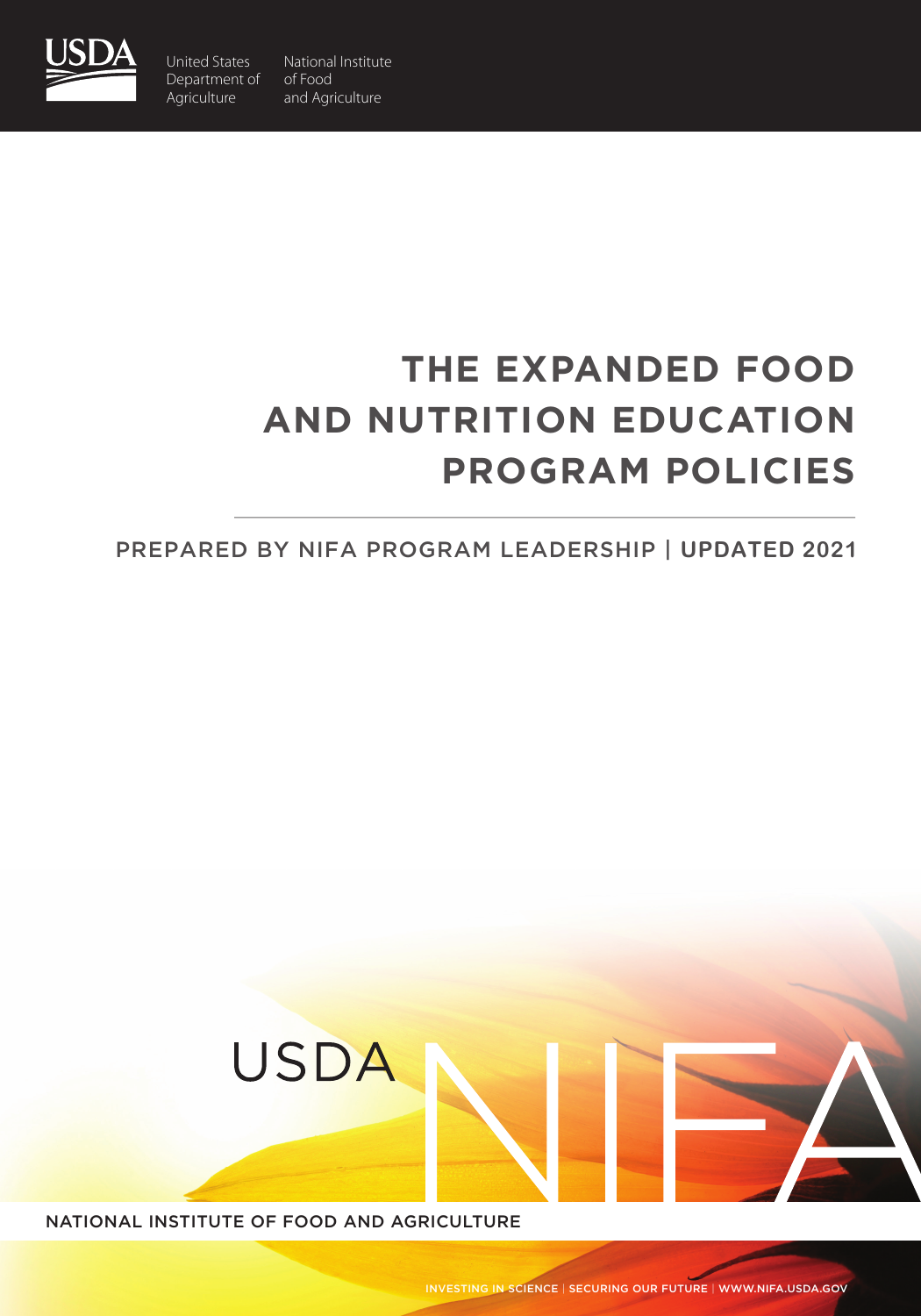This Expanded Food and Nutrition Education Program Policies document was prepared by program leadership at the National Institute of Food and Agriculture, and supersedes *U.S. Department of Agriculture (USDA) – Extension Service, Expanded Food and Nutrition Education Program Policies, October 1983.* 

This document is one of several resources that comprise the Expanded Food and Nutrition Education Program (EFNEP) legislation, polices, and procedures.

#### Additional Resources

#### **efnep aUthorization anD appropriation legiSlation**

Laws that serve as basis for all EFNEP regulation and policy decisions. See recurring "Farm Bills" (authorization) and annual "Federal Budgets" (appropriation).

#### **nifa feDeral aSSiStance policy gUiDe**

National Institute of Food and Agriculture (NIFA) guidelines for interpretation and implementation of the law. Foundation for EFNEP policy decisions. Includes funding eligibility, terms, and conditions, etc. See https://nifa.usda.gov/resource/nifa-federal-assistance-policy-guide

#### **efnep capacity reqUeSt for application (rfa)**

Funding award requirements. Updated each year by NIFA's Office of Grants and Financial Management (OGFM) with input from EFNEP national program leadership. Processed through Grants.gov. See https://nifa.usda.gov/efnep-reporting-requirements

After reviewing these resources, if you still have questions about EFNEP, please contact:

**helen chipman, phD, rDN** National Program Leader, Institute of Food Safety and Nutrition USDA National Institute of Food and Agriculture Helen. Chipman@usda.gov 202-720-3524

**Carinthia Cherry, PhD, RDN** National EFNEP Coordinator, Institute of Food Safety and Nutrition USDA National Institute of Food and Agriculture Carinthia.Cherry@usda.gov 816-534-2276

# The Expanded Food and Nutrition **Education Program Policies**

**HE U.S. DEPARTMENT OF AGRICULTURE'S** (USDA) National Institute of Food<br>and Agriculture (NIFA) administers the Expanded Food and Nutrition Education<br>Program (EFNEP); land-grant universities conduct the program in all state and Agriculture (NIFA) administers the Expanded Food and Nutrition Education Program (EFNEP); land-grant universities conduct the program in all states, U.S. territories, and the District of Columbia. EFNEP focuses on reaching the poorest of the poor by working through families to address the health disparities associated with some of our most pervasive societal challenges—hunger, malnutrition, poverty, and obesity. EFNEP provides practical, hands-on nutrition education that changes behavior. EFNEP remains as relevant and essential today, as it was in the 1960s when the program began.

## **i. BackgroUnD**

EFNEP arose out of societal concern that millions of Americans were living in poverty; poor, underserved, and disenfranchised groups residing in rural and urban areas were going hungry; and existing efforts that focused on distributing excess agricultural commodities were insufficient in addressing these concerns (Brink, 2000). Between 1962 and 1967, USDA funded Federal Extension Service (FES) projects in Alabama, Massachusetts, Missouri, Rhode Island, and Texas to explore how to reach and teach low-income audiences. Stateand county-funded projects were also initiated. In 1968, FES Administrator Lloyd Davis called upon state Extension leaders to advance their nutrition education programs with emphasis on low-income families and the staff who work with them (as cited in Brink, 2000). Additionally, he requested \$3,385,000 from Congress to hire program aides to provide intensive personal counseling and assistance to the low-income population. This request was based on programmatic experience and the successful results of the FES projects (Synectics Corporation, 1979, as cited in Brink, 2000). Funds were not appropriated. That same year, USDA Secretary Orville Freeman toured many

impoverished areas of the United States and learned first-hand about one of the FES projects, the Alabama pilot. He followed up with a memorandum to President Lyndon B. Johnson and strongly urged that the USDA be authorized to "proceed with an expanded homemaker program" to reach the "sub-poor" where they live, earn their confidence, and then, change their way of living (as cited in Brink, 2000). The President authorized Section 32 funds. In July 1969 Congress allocated Smith-Lever 3(d) funds for the program for FY 1970. By 1974, the program became widely known as the Expanded Food and Nutrition Education Program (Brink, 2000).

From its inception, the intent of EFNEP was to train "paraprofessional aides" to reach the nation's poorest families living in rural areas and city ghettos and teach them the knowledge, skills, attitudes, and behaviors necessary to have nutritionally sound diets, contribute to their personal development, and improve the total family diet and nutritional well-being (Freeman, as cited in Brink, 2000; US Congress, House, 1969; Public Law 97-98, 1981). Use of a peer educator or paraprofessional approach was based on results of the pilot projects, which "indicated that persons who came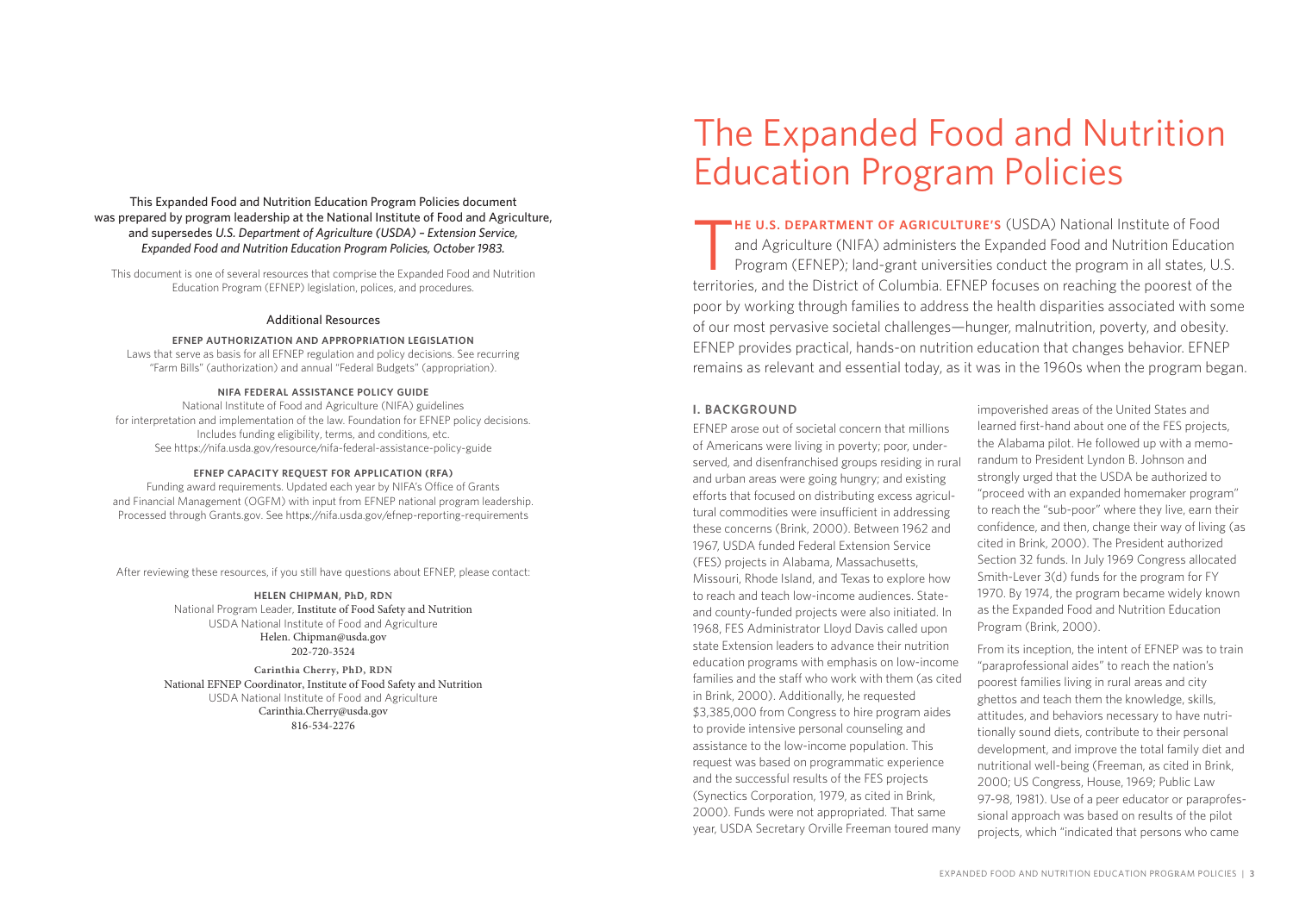from the community to be served and who were generally from the same economic level had superior abilities to establish rapport and to communicate with potential participants" (Brink, 2000). This approach was deemed "an effective, cost-efficient strategy to reach and teach food and nutrition information and skills to low-income families" (Brink, 2000).

EFNEP has evolved over time to remain current and relevant for the audience that it serves. It has also stayed true to the legislative requirement of using a peer educator model to teach low-income families. Program participants gain knowledge, skills, and confidence to make informed choices about low-cost, nutritious foods, and to better manage their family food budgets and become more self-sufficient. Communities with EFNEP draw upon professional and organizational relationships to tackle social and health disparities associated with hunger, malnutrition, poverty, and obesity.

## **ii. legiSlation**

Refer to the Food, Conservation, and Energy Act of 2008 (or more recent Farm Bill) and annual federal budget for current legislative requirements, authorizations, and appropriations. See the end of this document for key legislative references.

## **iii. overview: program characteriSticS**

EFNEP funds are allocated to eligible land-grant universities in all states, U.S. territories, and the District of Columbia to have peer educators (paraprofessionals) teach program participants how to improve their nutritional health and well-being. EFNEP is characterized by a number of distinguishing features:

• EFNEP focuses on low-income families, with an emphasis on parents and other adult caregivers who have primary responsibility for feeding young children, pregnant teens, youth, and children.

- Peer educators (paraprofessionals) deliver educational content to program participants. Extension professionals train and supervise peer educators. Volunteers may assist with program delivery.
- Learning occurs through a series of lessons delivered in groups or one-on-one settings to allow participants time to apply the concepts that are taught.
- Delivery methods actively involve participants and support their retention of knowledge, practical application, and decision-making skills.
- Nutrition education follows a holistic approach and includes four core areas—diet quality and physical activity, food resource management, household food safety, and food security—to help families achieve a nutritionally sound diet.
- Coordination and collaboration with community partners strengthens available support systems to enhance participants' success.
- Extensive networking and cooperation with other agencies and organizations increases program reach and educational opportunities.
- Social capital increases as participants express interest in additional Extension programs and other learning opportunities, experience further success, and then contribute to the communities in which they live. Social capital represents the increased community benefits that result as social networks and relationships are enhanced.
- EFNEP commits to working with the low-income population—those who are disenfranchised and who are the poorest of the poor.

Ultimately, EFNEP is about improving the nutritional health of vulnerable populations by teaching them skills and guiding them to make better decisions and by creating an environment that supports healthy choices through coordinated community and state efforts.

## **iv. program SpecificS**

## **pUrpoSe**

EFNEP contributes to the health of the nation by helping low-income families improve their nutritional well-being. This is accomplished through a series of hands-on, interactive lessons wherein program participants learn and are encouraged to improve food and physical activity behaviors in accordance with USDA/U.S. Health and Human Services (HHS) Dietary Guidelines, HHS Physical Activity Guidelines, USDA's Food Guidance System (MyPlate and similar resources), and public health priorities, especially those related to improving nutritional health and food security. By so doing, EFNEP contributes to the reduction of health disparities typically associated with those who have limited financial resources. It is also vital in addressing major societal challenges, such as reducing childhood obesity and hindering the effects of chronic disease.

EFNEP further contributes to the health of the nation by working with community partners and informing key decision makers and stakeholders to support an improved food and physical environment for low-income populations. In working with others, EFNEP's primary focus remains on increasing programmatic reach and facilitating participants' ability to make desired changes as individuals and as families.

In addition, EFNEP contributes to the personal development of participants and program staff as they gain skills and confidence, both of which can transfer to other aspects of their lives.

EFNEP fulfills this purpose by bringing together federal, state, and local resources and utilizing the vast grassroots infrastructure of Cooperative Extension within the Land-Grant University System.

## **prioritieS**

EFNEP uses a holistic nutrition educational approach. Participation should result in individuals and families experiencing improvements in four core areas:

- Diet Quality and Physical Activity—Improved diets and nutritional and physical well-being through the adoption of federal food and physical activity recommendations.
- Food Resource Management—Increased ability to buy, grow, or otherwise appropriately obtain, prepare, and store food that meets nutritional needs.
- Food Safety-Improved household food safety and sanitation practices.
- Food Security—Increased ability to get food directly—and from food assistance programs where necessary—to ensure having enough healthy food to eat.

Community involvement with EFNEP should result in:

- Increased referrals across programs, organizations, and community groups to address participants' needs and to strengthen universities' capacity with respect to EFNEP's four core areas.
- Increased coordination, cooperation, and collaboration between universities and communities to accomplish local and state identified priorities associated with EFNEP's four core areas.

More specific national guidelines and priorities are determined by EFNEP leadership at NIFA, with input from land-grant university partners and other stakeholders, in accordance with changes in USDA's Food Guidance System, national trends, and program needs.

## **aUDienceS**

EFNEP includes programming to a diverse audience of adults, youth, and children with limited-financial resources.\* The focus should be on families. Specifically, EFNEP audiences include:

• low-income parents and other adult caregivers (such as grandparents and guardians) who have primary responsibility for obtaining and preparing food for their children, with emphasis on families and caregivers of young children;

<sup>\*</sup> EFNEP is for people who are healthy as well as those who are at risk for or are managing a chronic disease or condition. EFNEP is not for people who require medical nutrition therapy; such people should be referred to a registered dietitian or other appropriate health care provider.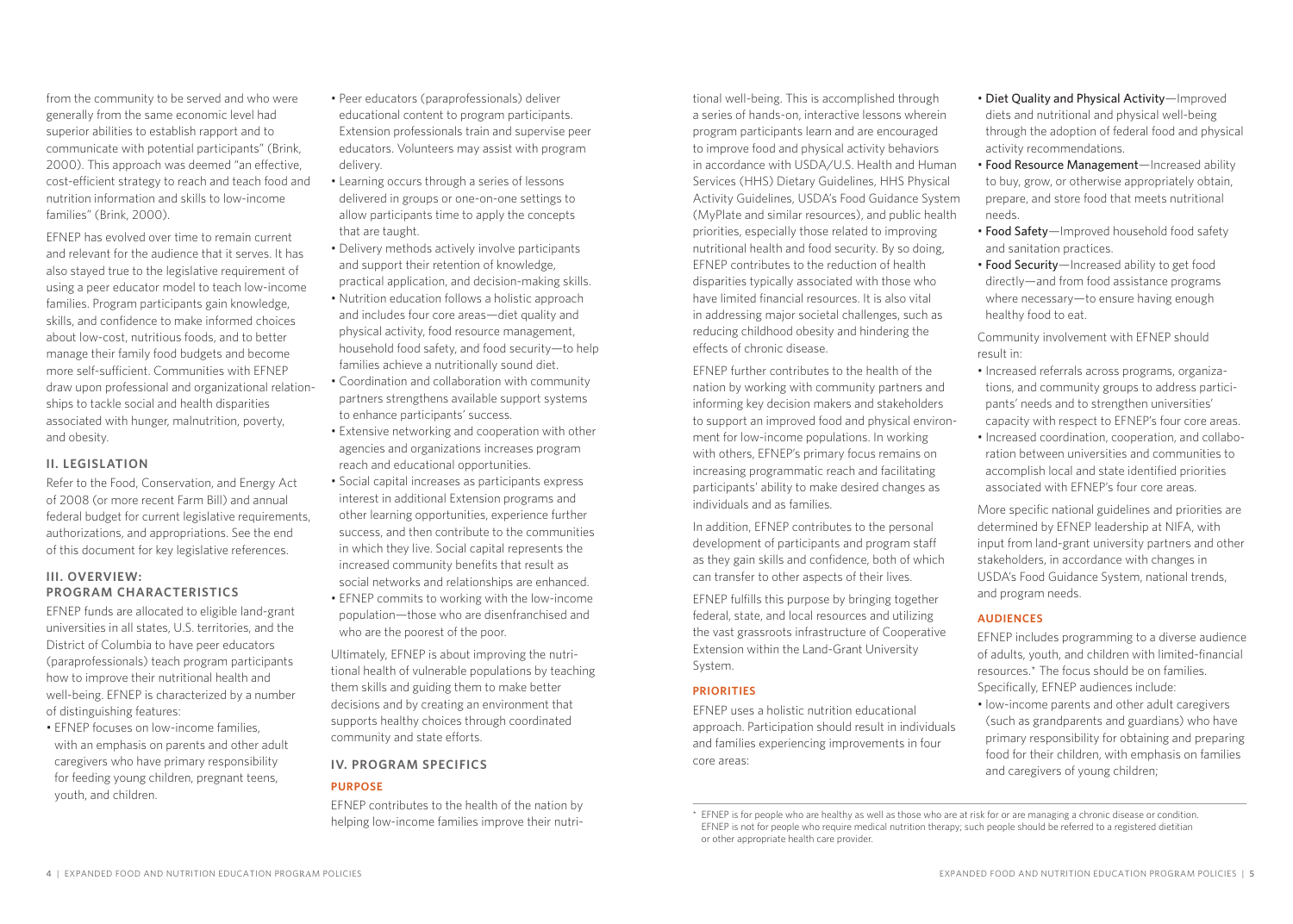- low-income pregnant women/teens;
- low-income adolescent youth (middle school through high school—ages 13-18 years); and
- low-income children and pre-adolescent youth (kindergarten through elementary school ages 5-12 years).\*\*

EFNEP staff and program participants shall have equal access to benefits of the program and facilities without regard to race, color, national origin, age, disability, sex, gender identity, and religion.

Secondary audiences include community organizations and agencies that serve low-income youth and families, along with non-participating lowincome individuals and families who would benefit from positive changes to the food and physical activity environment and policy or procedural decisions of key stakeholders and decision-makers.

## **content anD Delivery**

EFNEP's programmatic content and methodology are evidence- and research-based. EFNEP uses knowledge gained from social, behavioral, and biological sciences to continually improve the program and to address emerging issues. Content and methodology help bridge practical application of nutrition education with science.

EFNEP focuses on food-related practices to help program participants achieve personal and family wellness. Participants learn to:

- choose and eat foods of adequate variety and appropriate quantity and to be physically active to improve health and reduce the risk for chronic disease *(core area: Diet Quality and Physical Activity)*;
- improve food resource management practices such as purchasing, selecting, or otherwise obtaining; preparing; and storing foods to increase the sustained availability of healthy

foods *(core area: Food Resource Management)*;

- practice safe food handling to reduce the risk of foodborne illness *(core area: Food Safety)*; and
- identify and use emergency and non-emergency food assistance, as needed, to ensure household food security *(core area: Food Security)*.

he peer educators who deliver training must have T a high school diploma or GED. Additional education is not considered an added benefit. It is much more important that these educators are: • members of the communities they support;

- skilled or able to learn to teach a series of hands-on interactive lessons;
- committed to providing sound instruction;
- able to influence the lives of those they teach; and
- dedicated to reaching diverse low-income populations.

Peer educators are trained, supervised, and supported by university and locally-based professionals who have programmatic and discipline expertise. Volunteers may assist with direct teaching, participant recruitment, meeting arrangements, and other supporting roles. Depending on the extent of their involvement they, too, are supervised by university and locally-based profesionals. s

Peer educators provide a series of lessons directly over time in group or one-on-one settings. Emphasis is on providing sufficient contact with participants to teach them important food-related skills and to show measurable impacts on their behaviors. Lessons are learner-centered, which means hat the needs and learning styles of participants t form the basis of program content and delivery. Drawing upon the strengths and past experiences of participants leads to a richer learning experience. EFNEP uses interactive hands-on learning approaches, which may be reinforced by technol-

ogy, innovative teaching techniques, and engagement with community partners. Other methods may support or complement direct teaching methods, but not replace them. Alternate teaching approaches must be pre-approved by the national office.

Educational materials (i.e., low-cost incentives) may be used to raise awareness and enhance understanding and involvement in EFNEP.

Professional EFNEP staff coordinate efforts and collaborate with community partners to improve the food and physical activity environment for participants and inform key decision-makers and stakeholders of changes that can positively impact the lives of the limited-resource population. Such activities must be clearly secondary and supportive to EFNEP's principal purpose, which is to teach low-income families.

EFNEP also provides ongoing professional development opportunities for program staff through in-service education and other means, as appropriate, within the program context.

## **PLANNING, MONITORING, AND EVALUATION**

EFNEP uses an integrated local, state/territory, and federal data collection and reporting system to guide participant education, inform program management, and assess program impact. Grant recipients submit a 5-year program plan—and annual updates in intervening years—to outline state/territory and local needs/opportunities, priorities, plans, and any other adjustments they intend to make to their programming. They also submit demographic and outcome/impact data annually as part of the data collection system. This information is used to monitor programming and to guide leadership decisions at both the federal and state/territory level.

Non-EFNEP funds may be used by states/ territories to develop an evaluation plan that would further assess program impact and ensure accountability to participants, stakeholders, and funders. Such a plan should be consistent with current policies and best practices, include the

use—or development—of evaluation instruments that evaluate program objectives and methods, and exhibit validity and reliability.

## **BenefitS**

Participants who complete the program report and demonstrate improved behaviors with respect to diet quality and physical activity, food resource management, food safety, and food security practices. Some also report unintended benefits, such as improved self-confidence, increased self-worth, a greater ability to secure employment, confidence in seeking additional educational opportunities, and improved family dynamics.

Communities benefit as EFNEP personnel and others in the public and private sector network, cooperate, coordinate, and collaborate on efforts to support the nutritional health of low-income populations. For specific outcomes on an annual basis, see http://nifa.usda.gov/efnep-nationaldata-reports.

## **v. fUnDing**

EFNEP funds are administered as capacity Requests for Applications (RFAs). RFA approval is contingent, in part, upon an approved 5-year plan/ annual update, budget sheet, budget justification, and timely submission of annual program data.

The majority (51) percent or more of the total annual Federal appropriation to each university is to be used for paraprofessional personnel and their support costs.

Although no match in funds is required, many states secure additional support for EFNEP through grants, donations, or other cash and in-kind resources. Among these are: office and educational supplies, ingredients and foods for hands-on learning, space, and assistance from volunteers and support staff.

Other funding sources support evaluation and programmatic research. Research helps ensure a strong evidence-based foundation for EFNEP, maintain programmatic effectiveness and relevance, and inform future program directions. Such

<sup>\*\*</sup>Programming to children and pre-adolescent youth should be conducted in the context of families; i.e., parents and other primary adult caregivers should also receive nutrition information either directly or indirectly through their children. Programming for children 4 years old and younger should be conducted only if the parents or other primary adult caregivers are the primary target audience (i.e., the parents should be the primary recipients of the direct nutrition education effort). Any exceptions to these guidelines must be pre-approved by the national office.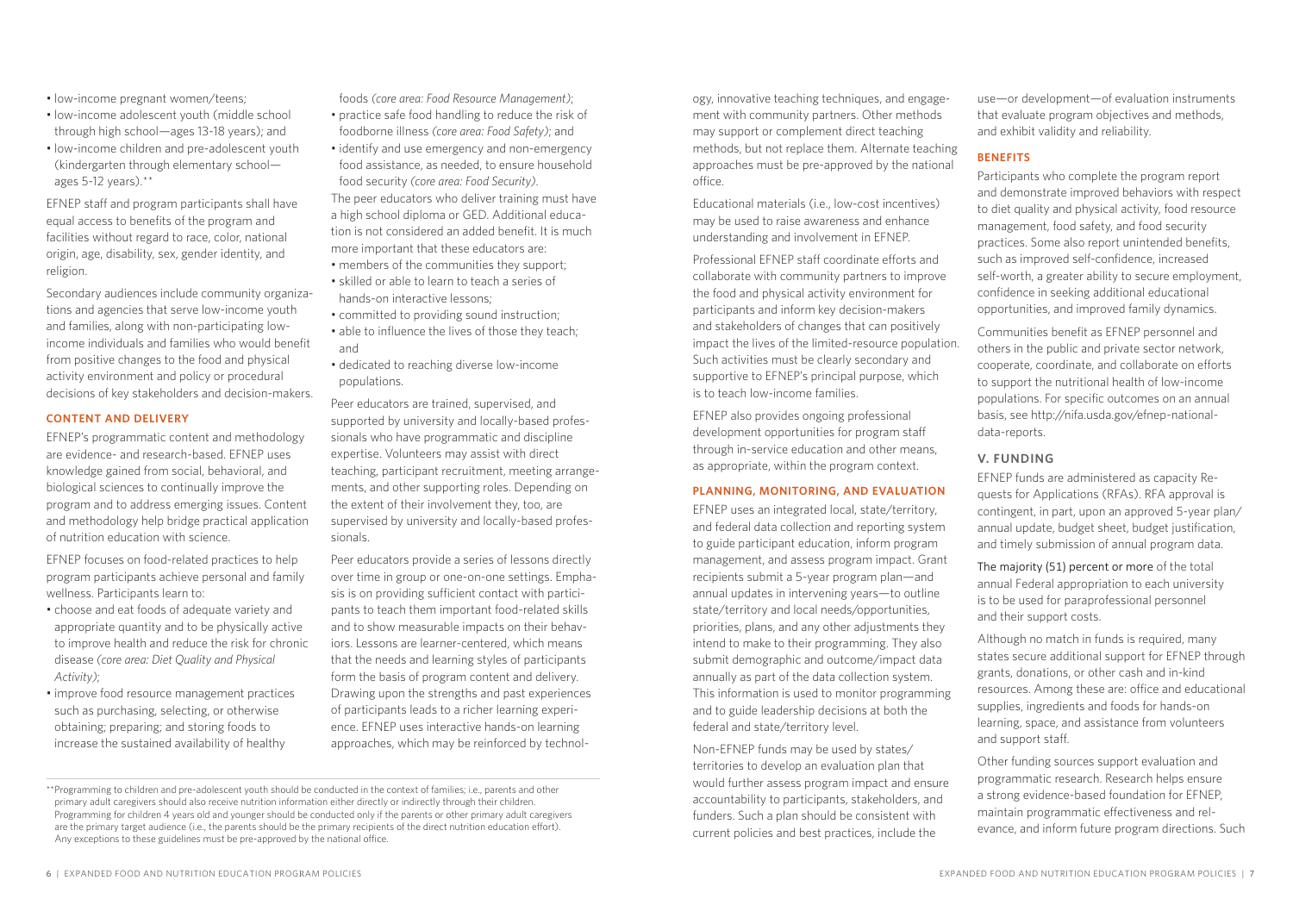research also contributes greater understanding of the value and importance of nutrition education to low-income populations, which—in turn—can help inform the work of other researchers, program implementers, and policymakers.

For additional guidance on funding and award terms and conditions, see the NIFA Federal Assistance Policy Guide (http://nifa.usda.gov/ resource/nifa-federal-assistance-policy-guide), current RFA, and/or FAQ link on the NIFA website (pending).

## **vi. SUpporting core elementS**

EFNEP policies contained in this document are based upon federal legislation and recommendations of a national policy taskforce that was convened to provide stakeholder input. Members of the task force carefully considered the federal legislation and 1983 EFNEP policy document; current programming and teaching methods; programmatic trends and conditions; administrative and field staff input; perceptions of audience needs and skills; and the economic, technological, and social climate in which programming is conducted. They developed core programmatic elements that are considered essential to EFNEP's success, and then used these core elements to develop policy recommendations. These core elements, outlined below, are intended to: 1) Define the essence of EFNEP—what it represents now and in the future; 2) Clarify EFNEP's role with respect to national health policies and priorities; and 3) Provide a foundation for program policy review and revision in conjunction with legislation, regulations, scientific developments, and programmatic experience.

## **focUS on people**

• Diversity—EFNEP respects diversity by considering and valuing the similarities and differences in race, ethnicity, and life experiences of staff and participants. Respect for diversity is reflected in hiring, training, and teaching practices and the development and use of educational/resource materials.

- Empowerment—EFNEP empowers staff and participants to make positive changes in their personal lives and communities. EFNEP improves self-esteem by recognizing success, offering continuing educational opportunities, and encouraging professional advancement. EFNEP provides ongoing professional development opportunities and encourages other possibilities for lifelong learning.
- Peer Delivery—EFNEP's peer educator staff have knowledge and experience with the communities and the target audiences they serve, which catalyzes connections with participants and impacts learners by effectively influencing behavior change. Peer educators are supervised and supported by professionals with programmatic and discipline expertise.
- Strengthening Families—EFNEP reaches families through the parents/adult caregivers and through the youth and children. The nutritional health and well-being of present and future generations is enhanced as program participants gain skills for feeding themselves and their families.

## **eDUcation for change**

- Wellness—EFNEP contributes to the nation's health by helping people with limited financial resources gain knowledge and skills related to the USDA's Food Guidance System. Food preparation, handling, and storage practices are emphasized to reduce foodborne illness and increase food security. EFNEP also supports efforts to decrease health disparities typically associated with individuals who have limited financial resources. • Foods Emphasis—EFNEP focuses on food-decision skills, such as how to access and prepare healthy foods, how to make better food choices, how to stretch food dollars, and how to handle food more safely.
- Learner-Centered—EFNEP's programmatic content and delivery methods are based on the needs and learning styles of program participants. EFNEP builds upon the strengths and past experiences of learners to create a richer learning experience for its participants.
- Multiple Methods—EFNEP uses interactive hands-on learning methods, which are reinforced by technology, innovative teaching techniques, and engagement with community partners. Extension teaching methods support a healthy environment, including healthier food and physical activity choices.
- Evidence-Based—EFNEP's programmatic content and methodology are based on practical experience and the results of current research. EFNEP uses knowledge gained from social, behavioral, and biological sciences to continually improve nutrition education and address emerging issues.

## **accoUntaBility**

- Financial—Programs demonstrate the highest degree of fiscal responsibility, ethics, and honesty at federal, state/territory, and local levels.
- Programmatic-Measurable results are documented and reported. EFNEP strives to be accountable to participants, stakeholders, and funders.
- Legislative—EFNEP is implemented in compliance with federal and state/territory legislation, policies, and regulations.
- Staff-EFNEP administrators provide leadership, management, and supervision to ensure effective, efficient, and appropriate delivery of the program.

## **Strategic partnerShipS**

- Shared Responsibility—National guidelines and priorities are determined by EFNEP leadership at NIFA, with input from land-grant university partners and other stakeholders. They are then tailored and implemented by university partners to address local needs and situations.
- Cooperative Leadership—EFNEP serves in a leadership role to develop and sustain educational partnerships in communities, particularly with organizations and agencies that serve low-income populations.
- Integration-EFNEP develops and enhances strategic collaborative partnerships to improve participants' health and well-being. EFNEP works with others to collectively address national health concerns such as obesity, nutrient deficiencies,

and health disparities. These relationships are formed with public and private agencies and organizations.

• Combined Commitment—EFNEP distinctively addresses national nutrition and health priorities on a personal level through the vast infrastructure of the Land-Grant University Cooperative Extension System that connects counties in all states, U.S. territories, and the District of Columbia. Funding and programmatic leadership are provided through the combined resources of NIFA, other funds and in-kind resources that are leveraged/secured through state/territory and local partnerships, and federal and Land-Grant University/Cooperative Extension program leadership and experience.

## **pUBlic valUe**

- Social Change—EFNEP helps strengthen individuals, families, and communities by teaching nutrition-focused decision-making and resource utilization skills; empowering individuals, families, and communities to be self-reliant; encouraging community engagement; and facilitating the development of employment skills. EFNEP also promotes teamwork, social responsibility, service, and leadership to support healthy lifestyles among staff, participants, and others. EFNEP commits enough time and resources to impact participants' behavior and to enhance social, financial, and human capital.
- Economic Change-Through nutrition education, EFNEP helps decrease health care costs related to diseases associated with obesity, overweight and other associated conditions, as well as conditions related to under-nutrition, such as anemia, osteoporosis, and developmental delay.
- Scientific Application—EFNEP staffing, education methods, and results help provide a bridge between the practical application of nutrition education and science.
- Public Policy/Legislative Influence—EFNEP helps demonstrate effective educational models, which, in turn, help shape and inform public policy and legislation.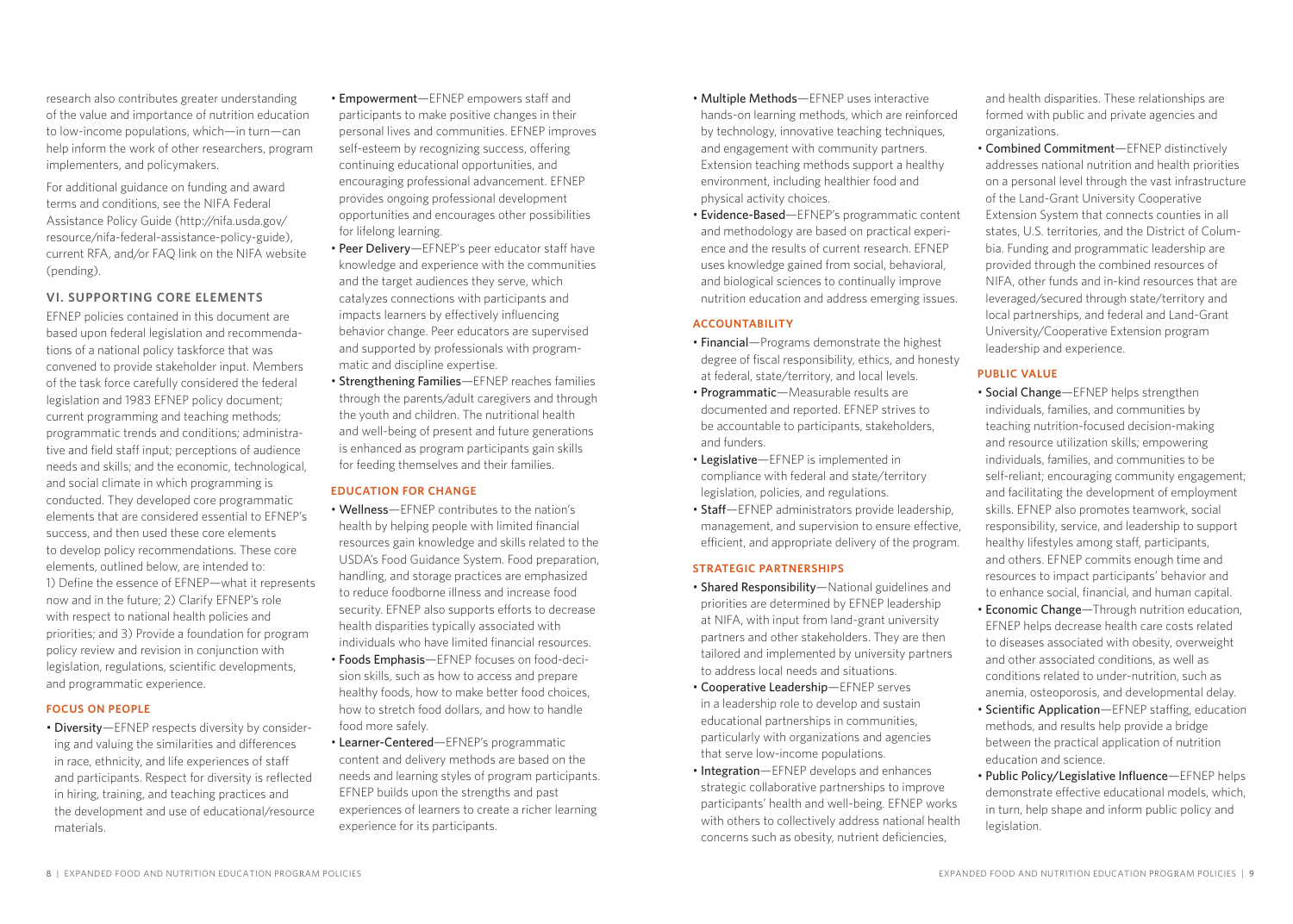## **referenceS**

- *Education Program: a Precedent-Setting Program.* Easy Health and Human Services. *Dietary Guidelines for* Write Publications: Cortland, New York. Digitized Dec *Americans, 2010.* 7th Edition, Washington, DC: U.S. 16 2009, Cornell University: Ithaca, New York. pp 1-6. Government Printing Office, December 2010.
- U.S. Department of Agriculture Food Guidance System: U.S. Department of Health and Human Services, http://fnic.nal.usda.gov/nal\_display/index.php?info\_ center=4&tax\_level=2&tax\_subject=256&topic\_ www.health.gov/paguidelines/ *(Accessed 31 January* id=1348&placement\_default=0 *(Accessed 31 January 2013). 2013).*
- Brink, M.S. (2002). *Expanded Food and Nutrition*  U.S. Department of Agriculture and U.S. Department of
	- Physical Activity Guidelines for Americans: http://

## **key legiSlative referenceS**

The intent of Congress and agreed upon policy by NIFA administration on the Expanded Food and Nutrition Education Program (EFNEP) have foundation in legislative acts pertaining to the initiation and operation of the program.

#### **2008**

*Section 7403 of the Food, Conservation, and Energy Act of 2008 (Public Law 110-246) (FCEA) amended section 3(d) of the Smith-Lever Act (7 U.S.C. 343(d))* to provide the opportunity for 1862 and 1890 land-grant institutions, including Tuskegee University and West Virginia State University, and the University of the District Columbia, to compete for and receive these funds directly from the Secretary of Agriculture. However, *Section 1425 of the National Agricultural Research, Extension, and Teaching Policy Act of 1977 (NARET-PA)* provides a statutory formula for the distribution of funds appropriated for the Expanded Food and Nutrition Education program (EFNEP). *Section 7116 of FCEA amended NARETPA section 1425* to revise this statutory formula effective October 1, 2008.

National Agricultural Research, Extension and Teaching Policy Act of 1977, as amended, Food, Conservation and Energy Act of 2008, Title VII, Section 7116. Public Law 110-246, 110th Congress, 2008, (122 Stat 1981)

*CSREES Update – September 17, 2008*  – Education and Extension Service Cooperative State Research, (CSREES) Administrator clarifies that Section 7403 of the Food, Conservation, and Energy Act of 2008 (i.e., 2008 Farm Bill) amended section 3(d) of the Smith-Lever Act, which requires that funds be awarded competitively and does not apply to EFNEP, whose funds are awarded according to a statutory formula provided in section 1425 of the National Agricultural Research, Extension, and Teaching Policy Act of 1977. (Accessed 28 January 2013)

U.S. Department of Agriculture. "Reminder on New Requirements for Smith-Lever 3(d) Programs," CSREES Update Newsletter, September 17, 2008. Washington, D.C.: Cooperative State Research, Education, and Extension Service (CSREES).

#### **1981**

*The Agriculture and Food Act 1981-Nutrition Education Program, Sec. 1423. Section 1425 of the National Agricultural Research, Extension, and Teaching Policy Act of 1977 (& U.S.C. 3175),* is amended to read as follows: " ...(b) In order to enable low-income individuals and families to engage in nutritionally sound food purchasing and preparation practices, the expanded food and nutrition education program conducted under section 3(d) of the Act of May 8, 1914 (7 U.S.C. 343 (d)), shall provide for the employment and training of professional and paraprofessional aides to engage in direct nutrition education of low-income families and in other appropriate nutrition education programs. To the maximum extent practicable, such

program aides shall be hired from the indigenous target population. .." *Public Law 97-98.* 

National Agricultural Research, Extension and Teaching Policy Act of 1977, as Amended by the Agriculture and Food Act of 1981, Title XIV, Sec. 1423 (c). P.L. 97-98, 97th Congress, 1981. (95 Stat. 1213).

#### **1977**

*The Food and Agriculture Act 1977, Section 1425, of the National Agricultural Research, Extension and Teaching Policy Act 1977 (7 U.S.C. 3175):*  (b) In order to enable low-income individuals and families to engage in nutritionally sound food purchasing and preparation practices, the expanded food and nutrition

education program presently conducted under section 3(d) of the Act of May 8,1914 *(38 Stat. 373, as amended: 7 U.S.C. 343( d)),*  shall be expanded to provide for the employment and training of professional and paraprofessional aides to engage in direct nutrition education of low-income families and in other appropriate nutrition education programs. *Public Law 95-113.* 

## **1970**

In July 1969 (FY 1970) the EFNEP program was funded, with an appropriation of \$30 million, under the Smith-Lever Act as 3(d) funding. *(Smith Lever Act-U.S.C. 341-348). Public Law 91-127.* 

U.S. Congress, House. Department of Agriculture and Related Agencies Appropriations Bill, 1970. 91st Congress, 1st sess. 1969. Report No. 91-265, p.30.

#### **1968**

EFNEP was initiated by USDA with \$10 million, from *Sec. 32 of An Act to Amend the Agricultural Adjustment Act, and For Other Purposes, August 1935, Chapter 641, 74th Congress 1st sess., 49 Stat. 750 744.* 

#### **acknowleDgmentS: national efnep policy taSk force**

Special thanks go to the EFNEP National Policy Task Force for providing the substantive content for this document. Their work, which was completed between 2008 and 2011, has also been incorporated into other EFNEP policy and procedural documents and systems, examples being the 5-Year Plan, the Annual Update process, and the recently-released Web-based Nutrition Education and Evaluation Reporting

System (WebNEERS).

EFNEP National Policy Task Force Members:

 Janie Burney, *University of Tennessee* Missy Cody, *Georgia State University* Jamie Dollahite, *Cornell University* Elaine Fries, *Texas AgriLife Extension* Julie Gray, *Purdue University* Lisa Jordan, *University of Georgia* Peggy Martin, *Iowa State University* April Mason, *Colorado State University* Judy Midkiff, *Virginia Tech* Carolyn Nobles, *Prairie View University* Mary Jane Willis, *Rutgers, The State University of New Jersey* Helen Chipman, *NIFA*